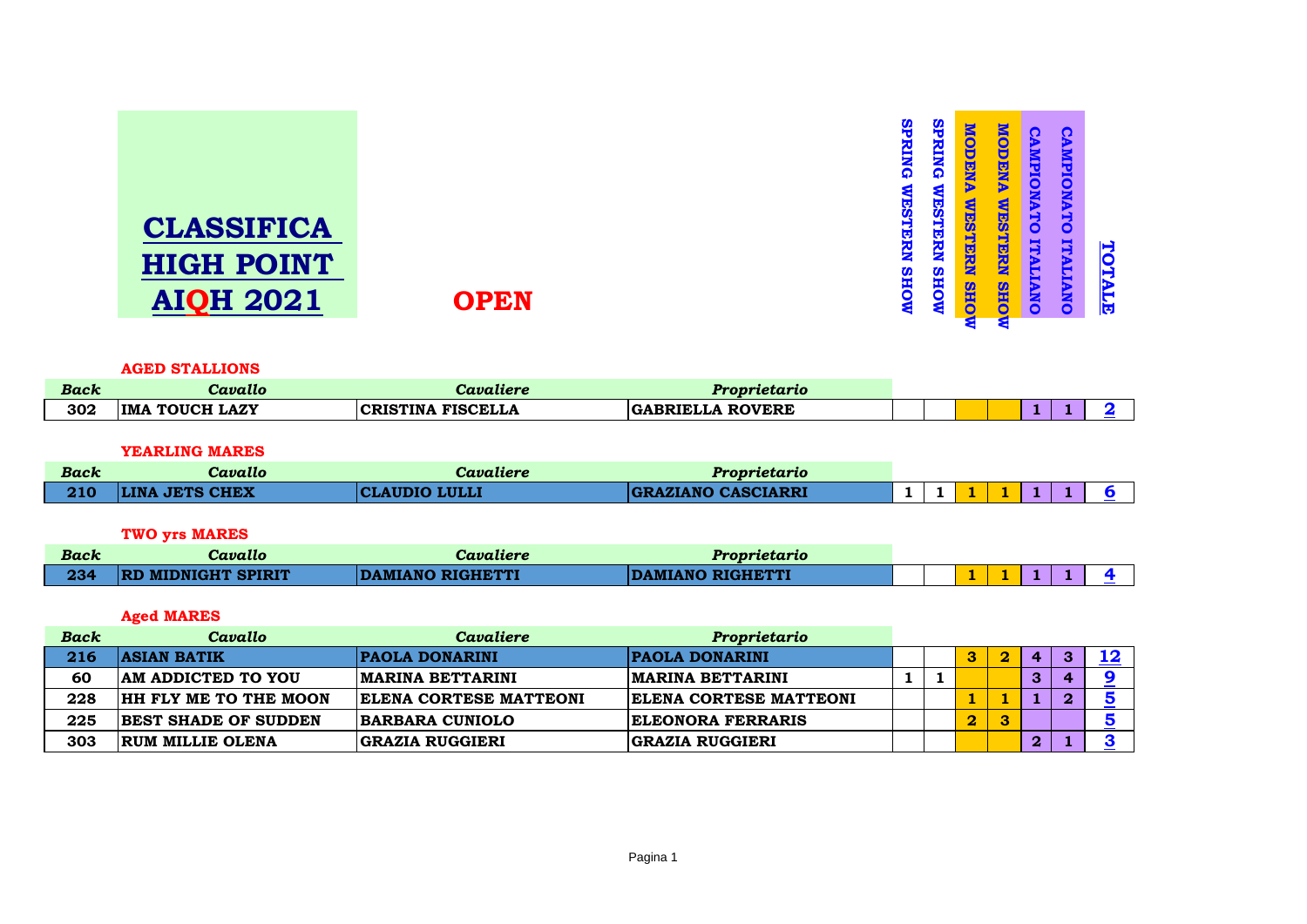# **Aged GELDINGS**

| Back | Cavallo                  | Cavaliere                 | Proprietario            |   |  |  |  |
|------|--------------------------|---------------------------|-------------------------|---|--|--|--|
| 212  | <b>ZAN RED JETS</b>      | <b>CLAUDIO LULLI</b>      | <b>GIULIA CASCIARRI</b> |   |  |  |  |
| 213  | <b>ASIA BLAZE</b>        | <b>CAMILLA DONEDA</b>     | <b>IMARTINA GIUGGIA</b> | r |  |  |  |
| 309  | <b>GREAT SPEEDY JACK</b> | <b>ILARIA BARBONAGLIA</b> | <b>GERMANA CARLINI</b>  |   |  |  |  |

#### **JR REINING**

| <b>Back</b> | Cavallo                    | Cavaliere                 | Proprietario            |  |          |   |              |   |    |
|-------------|----------------------------|---------------------------|-------------------------|--|----------|---|--------------|---|----|
| 209         | <b>AJ CAPTAIN WHIZ</b>     | <b>ANDREA BONGIORNI</b>   | <b>ANDREA BONGIORNI</b> |  |          |   | $\mathbf{2}$ | n | 19 |
| 251         | <b>FROZEN MAGNUM DREAM</b> | <b>MIRKO PIAZZI</b>       | <b>MIRKO PIAZZI</b>     |  | 4        | o |              |   |    |
| 250         | <b>IRS ZEUS OLENA</b>      | <b>RICCARDO BOLINI</b>    | <b>RICCARDO BOLINI</b>  |  | $\bf{2}$ |   |              |   |    |
| 232         | LITTLE VINTAGE STEP        | <b>GIUSEPPE MICCICHE'</b> | <b>QUINTESSENZA SSA</b> |  |          |   |              |   |    |
| 232         | <b>A LIKE CODE</b>         | <b>GIUSEPPE MICCICHE'</b> | GIUSEPPE MICCICHE'      |  |          |   |              |   |    |

#### **SR REINING**

| <b>Back</b> | Cavallo                    | Cavaliere              | Proprietario               |   |   |              |   |   |   |  |
|-------------|----------------------------|------------------------|----------------------------|---|---|--------------|---|---|---|--|
| 224         | <b>POCO TOPGUN SG</b>      | <b>ANGELO GONZATO</b>  | <b>SILVIA GANDOLFI</b>     | 2 | 3 | $\mathbf{a}$ | 3 | з | з |  |
| 222         | LAKE ONE                   | <b>ANGELO GONZATO</b>  | <b>RICCARDO PALMITESSA</b> |   |   |              | Δ |   |   |  |
| 223         | <b>SATURDAYNIGHT SLIDE</b> | <b>ANGELO GONZATO</b>  | <b>RICCARDO VARINI</b>     | З | 2 |              |   |   |   |  |
| 244         | <b>ISR GENUINE WHIZ</b>    | <b>BARBARA CUNIOLO</b> | <b>BARBARA CUNIOLO</b>     |   |   |              | റ |   |   |  |
| 249         | <b>JOES LIL GUN</b>        | <b>ISERENA GRENZI</b>  | <b>SERENA GRENZI</b>       |   |   |              |   |   |   |  |

#### **OPEN L1 WESTERN RIDING**

| Back | Cavallo                                | Cavaliere                         | Proprietario                      |  |  |  |  |
|------|----------------------------------------|-----------------------------------|-----------------------------------|--|--|--|--|
| 60   | <b>I ADDICTED TO YOU</b><br><b>IMA</b> | <b>BETTARINI</b><br><b>MARINA</b> | <b>BETTARINI</b><br><b>MARINA</b> |  |  |  |  |

#### **OPEN TRAIL LEVEL 1**

| <b>Back</b> | Cavallo                 | Cavaliere                       | Proprietario          |   |   |                 |     |  |
|-------------|-------------------------|---------------------------------|-----------------------|---|---|-----------------|-----|--|
| 128         | <b>HOCOLATES FOR TE</b> | DE ZORZI<br><b>ASIA</b>         | <b>ASIA DE ZORZI</b>  | ີ |   | 12 <sub>2</sub> |     |  |
| 216         | <b>ASIAN BATIK</b>      | <b>DONARINI</b><br><b>PAOLA</b> | <b>PAOLA DONARINI</b> |   | ີ | 12 <sub>1</sub> | 1 A |  |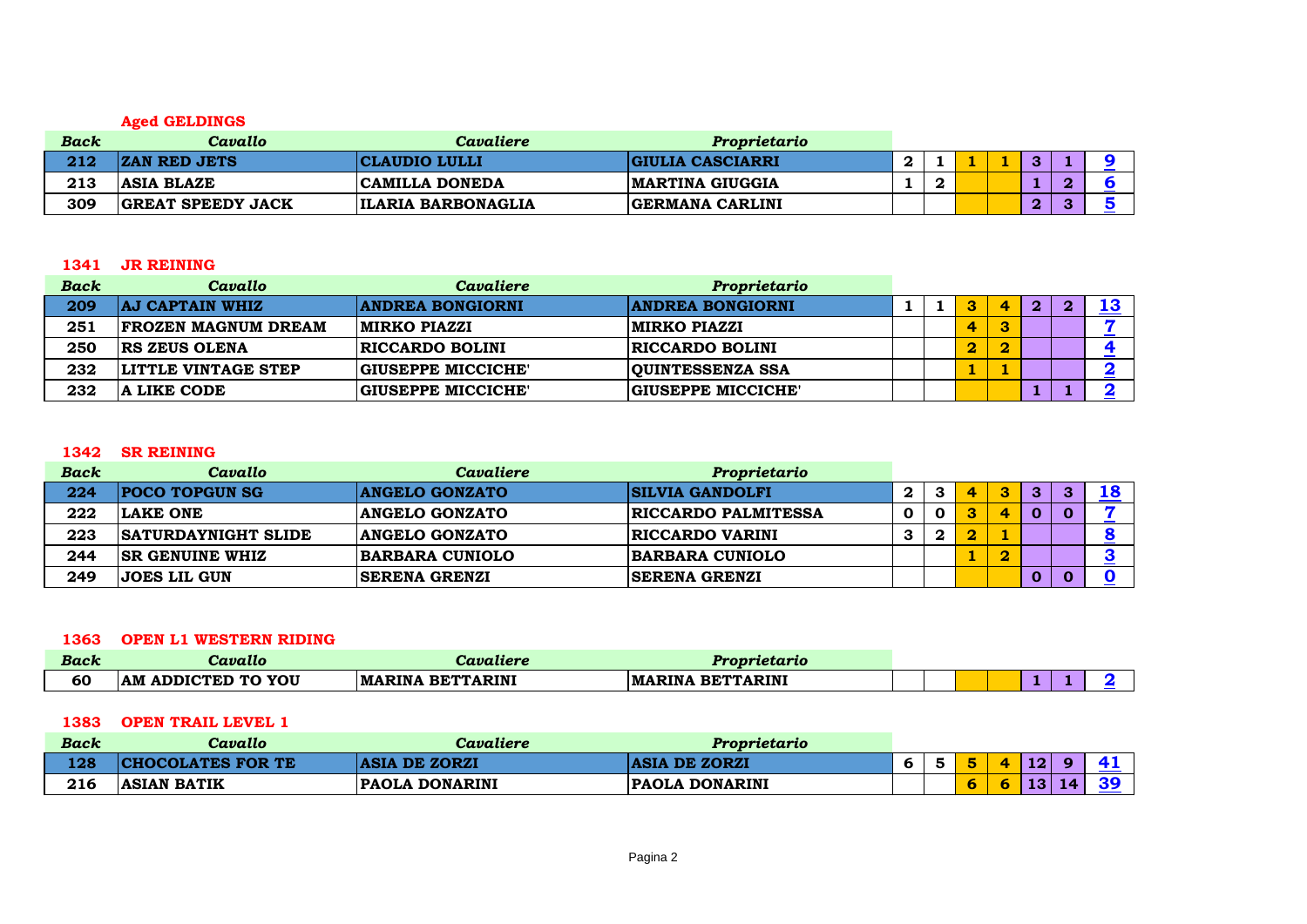| 130 | <b>BEST GAME AROUND</b>   | <b>ANNA OMODEO</b>            | <b>ANNA OMODEO</b>      | 5                       | 6            |                         |                         | 14              | 13             | 38                      |
|-----|---------------------------|-------------------------------|-------------------------|-------------------------|--------------|-------------------------|-------------------------|-----------------|----------------|-------------------------|
| 203 | <b>TYSON MOVING</b>       | <b>MAURO VECCHIUTTI</b>       | FEDERICA SAMMARCO       | 7                       | 8            |                         |                         | 9               | 10             | <u>34</u>               |
| 228 | HH FLY ME TO THE MOON     | <b>ELENA CORTESE MATTEONI</b> | ELENA CORTESE MATTEONI  |                         |              | $\mathbf{0}$            | $\mathbf{O}$            | 11              | 12             | 23                      |
| 60  | <b>AM ADDICTED TO YOU</b> | <b>MARINA BETTARINI</b>       | <b>MARINA BETTARINI</b> | $\overline{\mathbf{4}}$ | 4            |                         |                         | 8 <sup>°</sup>  | 6              | 22                      |
| 213 | <b>ASIAN BLAZE</b>        | <b>CAMILLA DONEDA</b>         | <b>MARTINA GIUGGIA</b>  |                         |              |                         |                         | 10 <sup>1</sup> | 11             | 21                      |
| 219 | <b>FILLY VON VICKY</b>    | <b>MATTEO SALA</b>            | ELEONORA BORDELLIN      | 8                       | 7            |                         |                         |                 |                | 15                      |
| 309 | <b>GREAT SPEEDY JAC</b>   | <b>ILARIA BARBONAGLIA</b>     | <b>GERMANA CARLINI</b>  |                         |              |                         |                         | $\overline{7}$  | 8              | 15                      |
| 198 | <b>DRESS UP DOLL</b>      | <b>MARTINA SONZOGNO</b>       | <b>PAOLA CUSATELLI</b>  | $\overline{\mathbf{2}}$ | $\mathbf{2}$ |                         |                         | $\overline{4}$  | 5 <sup>5</sup> | 13                      |
| 243 | DANNY PEPPY               | <b>DEBORA PAGLIAI</b>         | <b>DEBORA PAGLIAI</b>   |                         |              | $\overline{\mathbf{2}}$ | $\overline{\mathbf{2}}$ | 5 <sup>5</sup>  | 4              | 13                      |
| 315 | <b>ROOST N WHIZ</b>       | <b>ILARIA BARBONAGLIA</b>     | <b>ANGELA ROSSI</b>     |                         |              |                         |                         | 6               | 7              | <u>13</u>               |
| 229 | <b>MIDNITE KRYMSUN</b>    | <b>CRISTIAN TORRICELLI</b>    | ALESSANDRA MUZZARELLI   |                         |              | 4                       | 5 <sup>5</sup>          | $\mathbf{0}$    | $\mathbf 0$    | $\overline{\mathbf{2}}$ |
| 195 | <b>TARIS HOLLENA CEE</b>  | <b>ANNA OMODEO</b>            | <b>ANDREA OMODEO</b>    | 3                       | 3            |                         |                         |                 |                | $\underline{6}$         |
| 227 | <b>ORANGE JAC</b>         | <b>VANESSA BRACALONI</b>      | <b>LUCA BERNI</b>       |                         |              | 3                       | $\mathbf{3}$            |                 |                | $6 \overline{6}$        |
| 202 | <b>NEW EMOTIONS</b>       | <b>MICHELA ZAGGIA</b>         | <b>MICHELA ZAGGIA</b>   |                         |              |                         |                         | 3 <sup>°</sup>  | 3              | 6                       |
| 307 | <b>FREDDY MIKI</b>        | <b>ILARIA BARBONAGLIA</b>     | <b>ANGELA ROSSI</b>     |                         |              |                         |                         | $\overline{2}$  | $\bf{2}$       | $\overline{\mathbf{4}}$ |
| 218 | <b>BLAZE ME ON</b>        | <b>MATTEO SALA</b>            | <b>MICHELA ZANOTTI</b>  | $\mathbf 0$             | $\mathbf 0$  |                         |                         |                 |                | $\overline{\mathbf{0}}$ |
|     |                           |                               |                         |                         |              |                         |                         |                 |                |                         |

### **TRAIL AA**

| <b>Back</b> | Cavallo                      | <b>Cavaliere</b>              | Proprietario              |                 |                         |                         |              |                |                |                         |
|-------------|------------------------------|-------------------------------|---------------------------|-----------------|-------------------------|-------------------------|--------------|----------------|----------------|-------------------------|
| 197         | <b>CPR DRESSEDLIKABOSS</b>   | <b>MAURO VECCHIUTTI</b>       | <b>LORENZA TEDESCHI</b>   | 10 <sub>1</sub> | 10                      | 77                      |              | 6              | 6              | 46                      |
| 212         | <b>ZAN RED JETS</b>          | <b>CLAUDIO LULLI</b>          | <b>GIULIA CASCIARRI</b>   | 8               | 7                       | $\overline{\mathbf{2}}$ |              | 5 <sup>1</sup> | 5 <sup>1</sup> | <u>31</u>               |
| 215         | <b>TOMMY PEPPY JETS</b>      | <b>CLAUDIO LULLI</b>          | <b>ALESSIA ORECCHIO</b>   | 9               | 6                       | 6                       | 6            | $\mathbf{O}$   | $\mathbf 0$    | 27                      |
| 205         | <b>LOPIN DYNAMIC</b>         | <b>MATTEO SALA</b>            | <b>SANTINA SCARAMUZZA</b> | 7               | 9                       |                         |              |                |                | <u>16</u>               |
| 219         | <b>FILLY VON VICKY</b>       | <b>MATTEO SALA</b>            | <b>ELEONORA BORDELLIN</b> | 6               | 8                       |                         |              |                |                | <u> 14</u>              |
| 128         | <b>CHOCOLATES FOR TE</b>     | <b>ASIA DE ZORZI</b>          | <b>ASIA DE ZORZI</b>      | $\mathbf{2}$    | $\boldsymbol{2}$        | 3                       | 3            | $\overline{2}$ | $\overline{2}$ | 14                      |
| 216         | <b>ASIAN BATIK</b>           | <b>PAOLA DONARINI</b>         | <b>PAOLA DONARINI</b>     |                 |                         | 4                       | $\mathbf 2$  | 3 <sup>°</sup> | 3              | <u>12</u>               |
| 130         | <b>BEST GAME AROUND</b>      | <b>ANNA OMODEO</b>            | <b>ANNA OMODEO</b>        | 5               | 5                       |                         |              |                |                | <u>10</u>               |
| 231         | LA SIGNORA IN ROSSO          | CLAUDIO LULLI                 | CLAUDIO LULLI             |                 |                         | 5                       | 5            |                |                | <u>10</u>               |
| 228         | <b>HH FLY ME TO THE MOON</b> | <b>ELENA CORTESE MATTEONI</b> | ELENA CORTESE MATTEONI    |                 |                         | $\bf{0}$                | $\mathbf{O}$ | 4              | $\overline{4}$ | $\overline{\mathbf{8}}$ |
| 213         | <b>ASIAN BLAZE</b>           | <b>CAMILLA DONEDA</b>         | <b>MARTINA GIUGGIA</b>    | 3               | $\overline{\mathbf{r}}$ |                         |              |                |                | 7                       |
| 60          | AM ADDICTED TO YOU           | <b>MARINA BETTARINI</b>       | <b>MARINA BETTARINI</b>   | 4               | 3                       |                         |              |                |                | $\overline{ }$          |
| 218         | <b>BLAZE ME ON</b>           | <b>MATTEO SALA</b>            | <b>MICHELA ZANOTTI</b>    | $\mathbf 0$     | $\mathbf 0$             |                         |              |                |                | $\overline{\mathbf{0}}$ |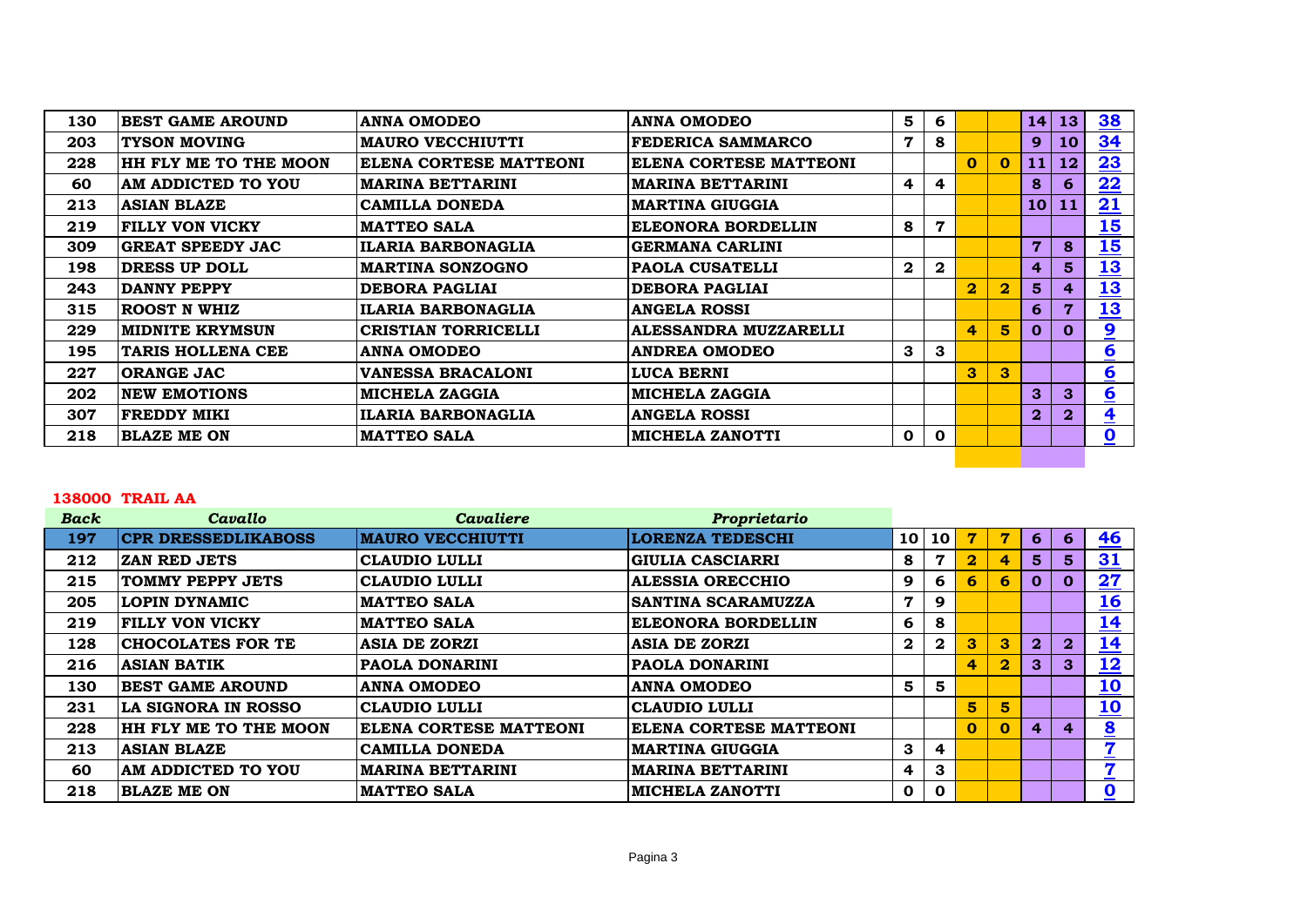#### **OPEN HUNTER UNDER SADDLE**

| <b>Back</b> | Cavallo                      | Cavaliere                     | Proprietario                  |   |   |   |    |    |  |
|-------------|------------------------------|-------------------------------|-------------------------------|---|---|---|----|----|--|
| 213         | <b>ASIAN BLAZE</b>           | <b>CAMILLA DONEDA</b>         | <b>IMARTINA GIUGGIA</b>       | 2 | 2 | 2 |    |    |  |
| 228         | <b>HH FLY ME TO THE MOON</b> | <b>ELENA CORTESE MATTEONI</b> | <b>ELENA CORTESE MATTEONI</b> |   |   |   | o. | O. |  |
| 216         | <b>ASIAN BATIK</b>           | <b>PAOLA DONARINI</b>         | <b>PAOLA DONARINI</b>         |   |   |   | 3  | ◠  |  |
| 196         | <b>INPATUATION</b>           | <b>MARTINA SONZOGNO</b>       | <b>ANNA MAKELA</b>            |   |   |   |    |    |  |
| 307         | <b>FREDDY MIKI</b>           | ILARIA BARBONAGLIA            | <b>ANGELA ROSSI</b>           |   |   |   |    |    |  |

## **OPEN HUNTER UNDER SADDLE LEVEL 1**

| <b>Back</b> | Cavallo                      | Cavaliere                     | Proprietario                  |  |  |                  |   |  |
|-------------|------------------------------|-------------------------------|-------------------------------|--|--|------------------|---|--|
| 196         | <b>INPATUATION</b>           | <b>IMARTINA SONZOGNO</b>      | <b>ANNA MAKELA</b>            |  |  | $\boldsymbol{a}$ | Æ |  |
| 228         | <b>HH FLY ME TO THE MOON</b> | <b>ELENA CORTESE MATTEONI</b> | <b>ELENA CORTESE MATTEONI</b> |  |  |                  |   |  |
| 303         | <b>RUM MILLIE OLENA</b>      | <b>GRAZIA RUGGIERI</b>        | <b>GRAZIA RUGGIERI</b>        |  |  |                  |   |  |
| 60          | <b>AM ADDICTED TO YOU</b>    | <b>IMARINA BETTARINI</b>      | <b>MARINA BETTARINI</b>       |  |  |                  |   |  |

#### **OPEN WESTERN PLEASURE**

| <b>Back</b> | Cavallo                    | Cavaliere                | Proprietario              |          |             |  |                  |    |           |
|-------------|----------------------------|--------------------------|---------------------------|----------|-------------|--|------------------|----|-----------|
| 130         | <b>BEST GAME AROUND</b>    | <b>MARK SHAFFER</b>      | <b>ANNA OMODEO</b>        |          |             |  | $5\phantom{1}$   | 5. | <b>10</b> |
| 301         | <b>THE MAGICIAN MERLIN</b> | <b>CRISTINA FISCELLA</b> | LAURA CRISTINI            |          |             |  | $\boldsymbol{4}$ |    |           |
| 219         | <b>FILLY VON VICKY</b>     | <b>MATTEO SALA</b>       | <b>ELEONORA BORDELLIN</b> | 4        | 3           |  |                  |    |           |
| 217         | <b>RCD RADICAL BOY</b>     | <b>MATTEO MAZZATO</b>    | <b>MATTEO MAZZATO</b>     | 3        | $\mathbf 2$ |  | $\bf{0}$         |    |           |
| 130         | <b>BEST GAME AROUND</b>    | <b>ANNA OMODEO</b>       | <b>ANNA OMODEO</b>        | $\bf{2}$ |             |  |                  |    |           |
| 302         | <b>IMA TOUCH LAZY</b>      | <b>FRANCESCO BASSI</b>   | <b>GABRIELLA ROVERE</b>   |          |             |  | $\mathbf{3}$     | 3  |           |
| 198         | DRESS UP DOLL              | <b>IMARTINA SONZOGNO</b> | <b>PAOLA CUSATELLI</b>    | O        | $\mathbf 0$ |  | $\boldsymbol{2}$ | 2  |           |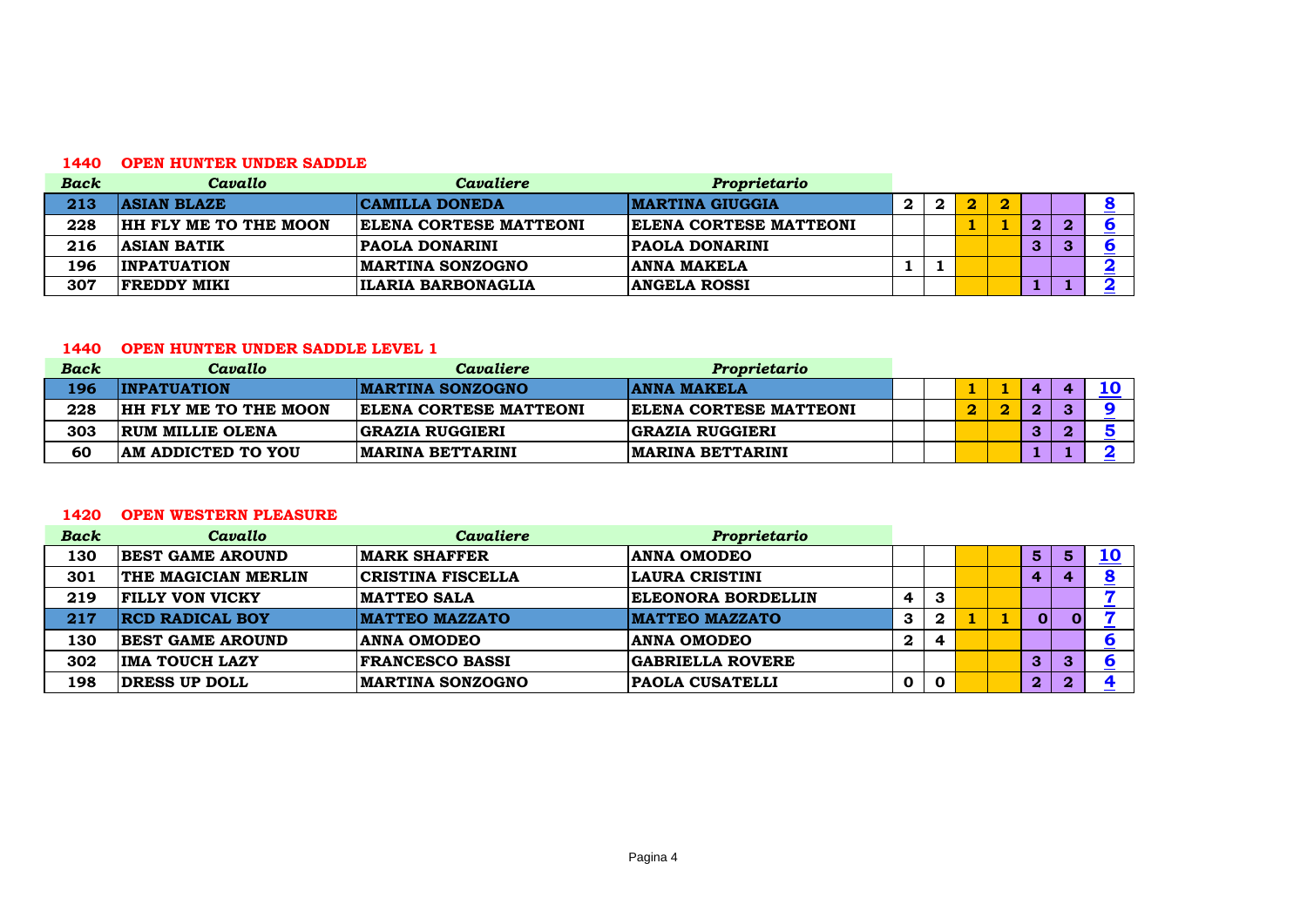#### **WESTERN PLEASURE LEVEL 1**

| <b>Back</b> | Cavallo                     | Cavaliere                  | Proprietario                 |             |             |                         |             |                |                |                         |
|-------------|-----------------------------|----------------------------|------------------------------|-------------|-------------|-------------------------|-------------|----------------|----------------|-------------------------|
| 230         | <b>THE KRYMSUN KANDYMAN</b> | <b>CRISTIAN TORRICELLI</b> | <b>ALESSANDRA MUZZARELLI</b> |             |             | 4                       | 4           | 7              | 5 <sup>1</sup> | <u>20</u>               |
| 316         | <b>HONOLULU</b>             | <b>ELISA MARCUZZI</b>      | <b>LISA WIESINGER</b>        |             |             |                         |             | 6              | −              | <u>13</u>               |
| 198         | DRESS UP DOLL               | <b>MARTINA SONZOGNO</b>    | <b>PAOLA CUSATELLI</b>       | 3           | 3           |                         |             | 3              | $\overline{2}$ | <u> 11</u>              |
| 301         | THE MAGICIAN MERLIN         | <b>FRANCESCO BASSI</b>     | <b>LAURA CRISTINI</b>        |             |             |                         |             | 4              | 6              | <u>10</u>               |
| 302         | <b>IMA TOUCH LAZY</b>       | <b>CRISTINA FISCELLA</b>   | <b>GABRIELLA ROVERE</b>      |             |             |                         |             | $5\phantom{1}$ |                | 9                       |
| 225         | <b>BEST SHADE OF SUDDEN</b> | <b>BARBARA CUNIOLO</b>     | <b>ELEONORA FERRARIS</b>     |             |             | 3                       | 3           |                |                | $\underline{6}$         |
| 303         | <b>RUM MILLIE OLENA</b>     | <b>GRAZIA RUGGIERI</b>     | <b>GRAZIA RUGGIERI</b>       |             |             |                         |             | $\mathbf{2}$   | 3              | $\overline{\mathbf{5}}$ |
| 217         | <b>RCD RADICAL BOY</b>      | <b>MATTEO MAZZATO</b>      | <b>MATTEO MAZZATO</b>        | $\mathbf 0$ | $\mathbf 0$ | $\overline{\mathbf{2}}$ |             | $\mathbf 0$    |                | 3<br><u>_</u>           |
| 242         | IM CERTANLY COOL            | <b>ANDREA BONGIORNI</b>    | <b>GIORGIO VIEL</b>          |             |             |                         | $\mathbf 2$ |                |                | $\overline{\mathbf{3}}$ |
| 205         | <b>LOPIN DYNAMIC</b>        | <b>MATTEO SALA</b>         | <b>SANTINA SCARAMUZZA</b>    | $\mathbf 0$ | $\mathbf 0$ |                         |             |                |                | 0                       |

#### **OPEN RANCH TRAIL**

| Back | Cavallo                                  | Cavaliere                          | Proprietario                                   |  |  |  |  |
|------|------------------------------------------|------------------------------------|------------------------------------------------|--|--|--|--|
| 122  | <b>DREAM</b><br><b>MIMAS</b><br>S YANKEE | <b>BETTARINI</b><br><b>IMARINA</b> | <b>BETTARINI</b><br><b>RINA</b><br><b>IMAR</b> |  |  |  |  |

#### **OPEN RANCH RIDING**

| <b>Back</b> | Cavallo                      | Cavaliere                | Proprietario                  |   |   |   |   |            |
|-------------|------------------------------|--------------------------|-------------------------------|---|---|---|---|------------|
| 212         | <b>ZAN RED JETS</b>          | CLAUDIO LULLI            | GIULIA CASCIARRI              | 2 | 5 | 4 | 3 | <b>20</b>  |
| 215         | <b>TOMMY PEPPY JETS</b>      | CLAUDIO LULLI            | <b>ALESSIA ORECCHIO</b>       | 3 | 2 | 5 | 2 | 16         |
| 247         | LES SMOKIN CHIC              | <b>CLAUDIA PASTORE</b>   | <b>BARBARA CUNIOLO</b>        |   | 6 |   |   | <u> 12</u> |
| 228         | <b>HH FLY ME TO THE MOON</b> | ELENA CORTESE MATTEONI   | <b>ELENA CORTESE MATTEONI</b> |   | 4 |   |   |            |
| 244         | <b>ISR GENUINE WHIZ</b>      | <b>BARBARA CUNIOLO</b>   | <b>BARBARA CUNIOLO</b>        |   | 3 |   |   |            |
| 122         | <b>IMIMAS YANKEE DREAM</b>   | <b>IMARINA BETTARINI</b> | <b>IMARINA BETTARINI</b>      |   |   |   |   |            |

## **OPEN RANCH RIDING LEVEL 1**

| <b>Back</b> | Cavallo                  | Cavaliere             | Proprietario          |           |   |  |  |
|-------------|--------------------------|-----------------------|-----------------------|-----------|---|--|--|
| 201         | <b>\PRIL OF DIAMONDS</b> | <b>LUCA BERNI</b>     | <b>LUCA BERNI</b>     | c<br>- 65 |   |  |  |
| 243         | DANNY PEPPY              | <b>DEBORA PAGLIAI</b> | <b>DEBORA PAGLIAI</b> |           | О |  |  |